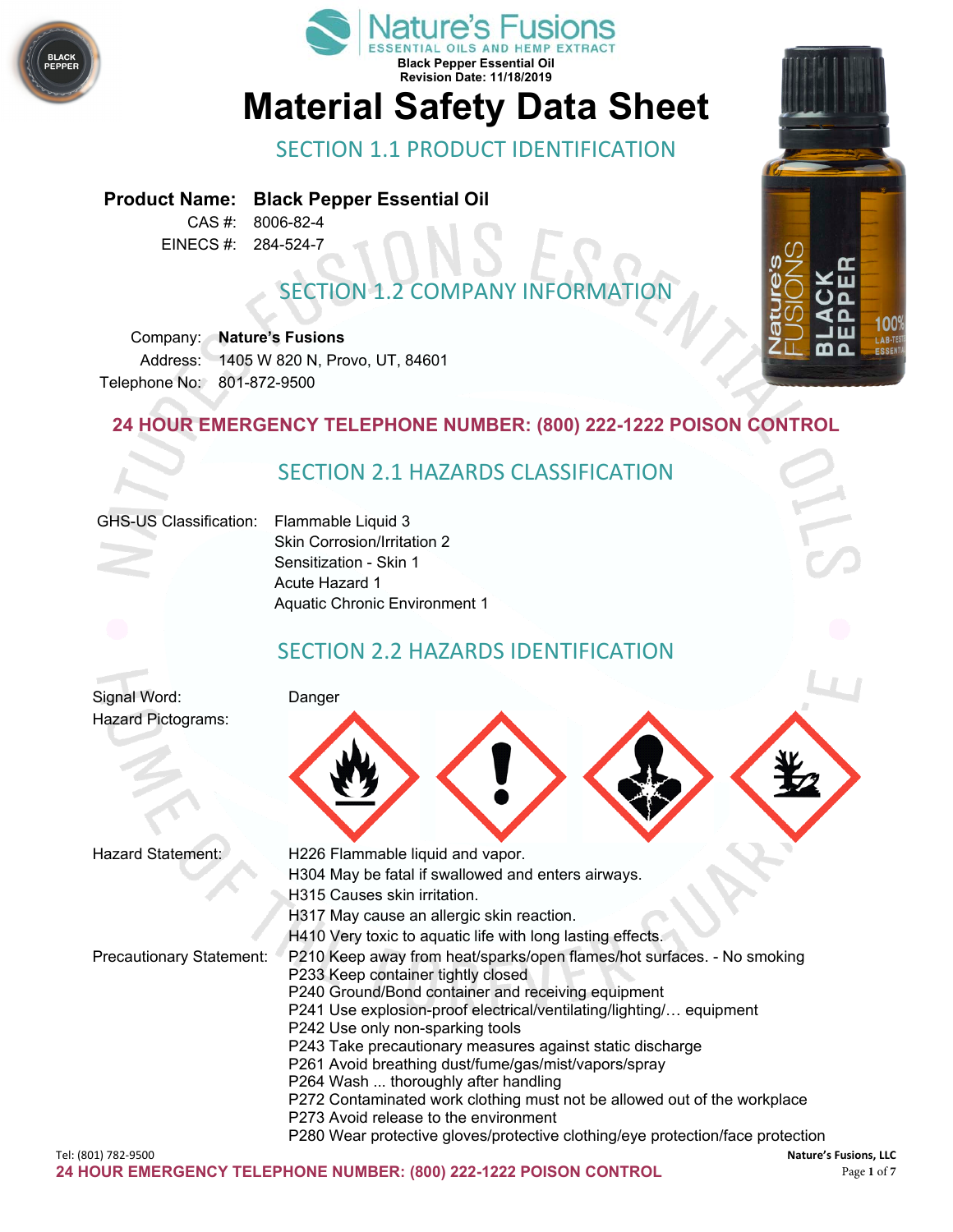



**Black Pepper Essential Oil Revision Date: 11/18/2019** P301+P310 If swallowed: Immediately call a poison center/doctor/… P303+P352 If on skin: Wash with plenty of water/… P303+P361+P353 If on skin (or hair): Take off immediately all contaminated clothing. Rinse skin with water/shower P331 Do NOT induce vomiting P332+P313 If skin irritation occurs: Get medical advice/attention P333+P313 If skin irritation or rash occurs: Get medical advice/attention P362+P364 Take off contaminated clothing and wash it before reuse P363 Wash contaminated clothing before reuse P370+P378 In case of fire: Use ... to extinguish P391 Collect spillage P403+P235 Store in a well-ventilated place. Keep cool P405 Store locked up P501 Dispose of contents/container to ...

#### SECTION 2.3 OTHER HAZARDS INDENTIFIC

| Other Hazards: |  |
|----------------|--|
|----------------|--|

No additional information available.

#### SECTION 3. COMPOSITION

| <b>Product Name</b> | CAS#      | EC#       | <b>Concentration</b> |
|---------------------|-----------|-----------|----------------------|
| Black Pepper        | 8006-82-4 | 284-524-7 | 100%                 |

#### SECTION 4.1 NECESSARY FIRST AID MEASURES

| Eye Contact:  | Wash thoroughly with soft, clean water for 15 minutes holding eye lids open.                       |
|---------------|----------------------------------------------------------------------------------------------------|
| Inhalation:   | Remove person to fresh air and keep comfortable for breathing.                                     |
| Ingestion:    | Do not give patient anything orally. In the event of swallowing, if the quantity is small (no more |
|               | than one mouthful), rinse the mouth with lukewarm water and consult a doctor. Do not induce        |
|               | vomiting. Obtain emergency medical attention.                                                      |
| Skin Contact: | Remove affected clothing and wash all exposed skin area with mild soap and water, followed         |
|               | by warm water rinse. Take off contaminated clothing and wash it before reuse. Watch out for        |
|               | any remaining product between skin and clothing, watches, shoes, etc. If skin irritation or rash   |
|               | occurs: Get medical advice/attention. If the contaminated area is widespread and/or there is       |

#### damage to the skin, a doctor must be consulted, or the patient transferred to hospital.

#### SECTION 4.2 SYMPTOMS

| Eye Contact: Irritation. |                                                    |
|--------------------------|----------------------------------------------------|
|                          | Inhalation: Risk of lung oedema.                   |
|                          | Ingestion: No additional information.              |
|                          | Skin Contact: May cause an allergic skin reaction. |

### SECTION 4.3 OTHER FIRST AID MEASURES

Medical Attention/Special Treatment: Treat symptomatically.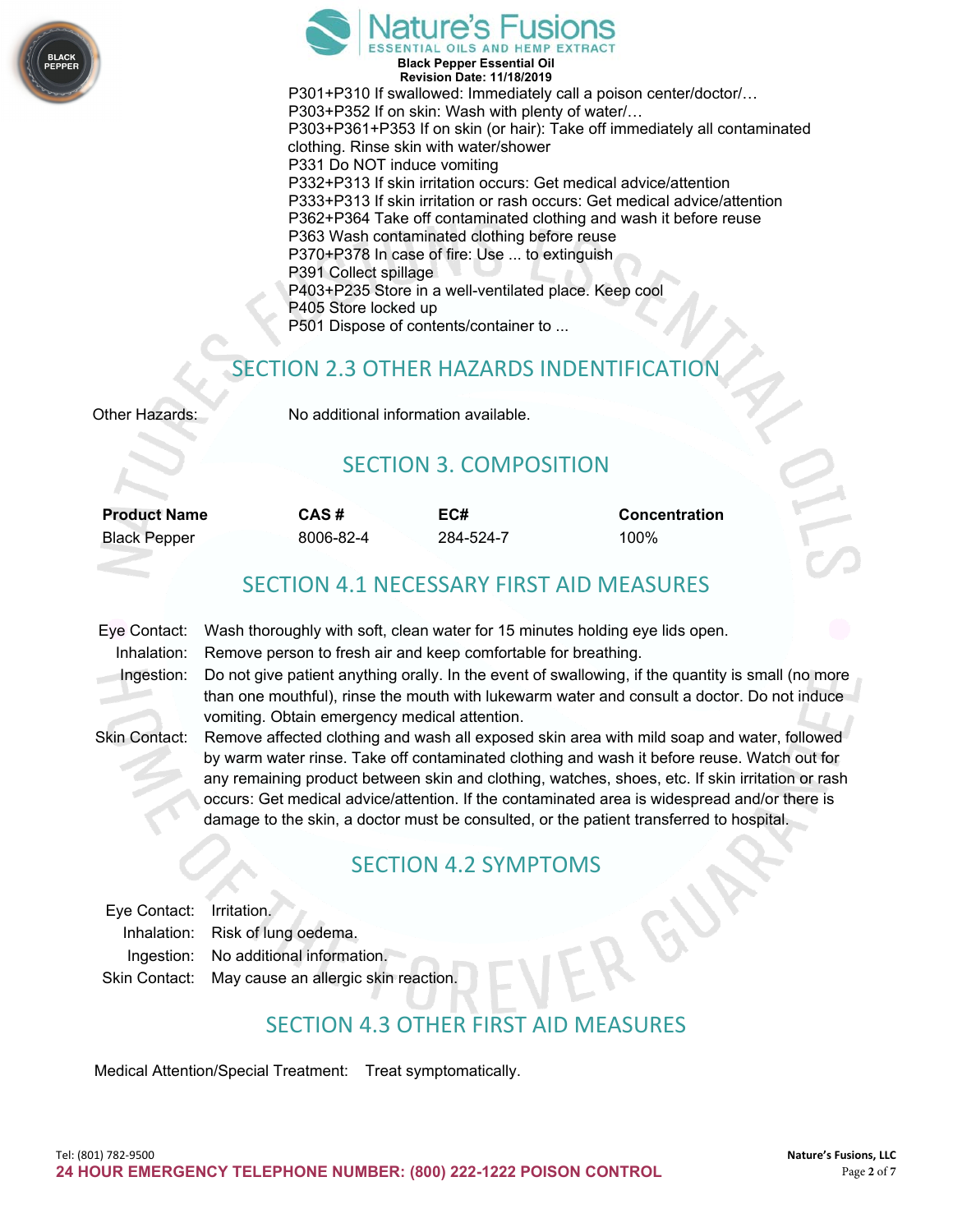



Suitable Extinguishing media: Carbon Dioxide. Dry Powder. Foam. ABC-Powder. BC-Powder. Unsuitable Extinguishing media: Water Jet.

#### SECTION 5.2 SPECIAL HAZARDS

Special Hazards Arising from Chemical: Fire hazard: Flammable liquid and vapor. Reactivity: In the event of a fire, carbon monoxide can be formed. In the event of a fire, carbon dioxide may be formed.

#### SECTION 5.3 FIRE FIGHTING MEASURES

| Firefighter Instructions: Do not attempt to take action without suitable protective equipment. |
|------------------------------------------------------------------------------------------------|
| Self-contained breathing apparatus. Complete protective clothing.                              |
| Protection during firefighting: No additional information available.                           |

#### SECTION 6.1 ACCIDENTAL RELEASE MEASURES

|                       | Personal Precautions: Do not breathe smoke. Ventilate spillage area. Avoid contact with<br>eyes. No open flames, no sparks, and no smoking. Avoid contact with |
|-----------------------|----------------------------------------------------------------------------------------------------------------------------------------------------------------|
|                       | skin and eyes. Avoid breathing dust/fume/gas/mist/vapors/spray.                                                                                                |
| Protective equipment: | Do not attempt to take action without suitable protective equipment.                                                                                           |
|                       | Use personal protective equipment as required.                                                                                                                 |
|                       | Environmental Precautions: Prevent entry to sewers and public waters. Avoid release to                                                                         |
|                       | environment.                                                                                                                                                   |
|                       |                                                                                                                                                                |

### SECTION 6.2 ACCIDENTAL RELEASE CLEANING MEASURES

Methods and Material for Cleaning Up: Collect spillage. Take up liquid spill into absorbent material. Notify authorities if product enters sewers or public waters. Clean preferably with a detergent - Avoid the use of solvents. Dispose of materials or solid residues at an authorized site.

#### SECTION 7.1 PRECAUTIONS FOR HANDLING

Precautions for handling: Provide good ventilation in process area to prevent formation of vapor. Wash hands and other exposed areas with mild soap and water before eating, drinking or smoking and when leaving work. Keep away from heat, hot surfaces, sparks, open flames and other ignition sources. Take precautionary measures against static discharge. Flammable vapors may accumulate in the container. Use explosion-proof equipment. Wear personal protective equipment. Avoid contact with skin and eyes. Vapors are heavier than air. The can spread along the ground and form mixtures that are explosive with air. Do not inhale vapor.

#### SECTION 7.2 CONDITIONS FOR SAFE STORAGE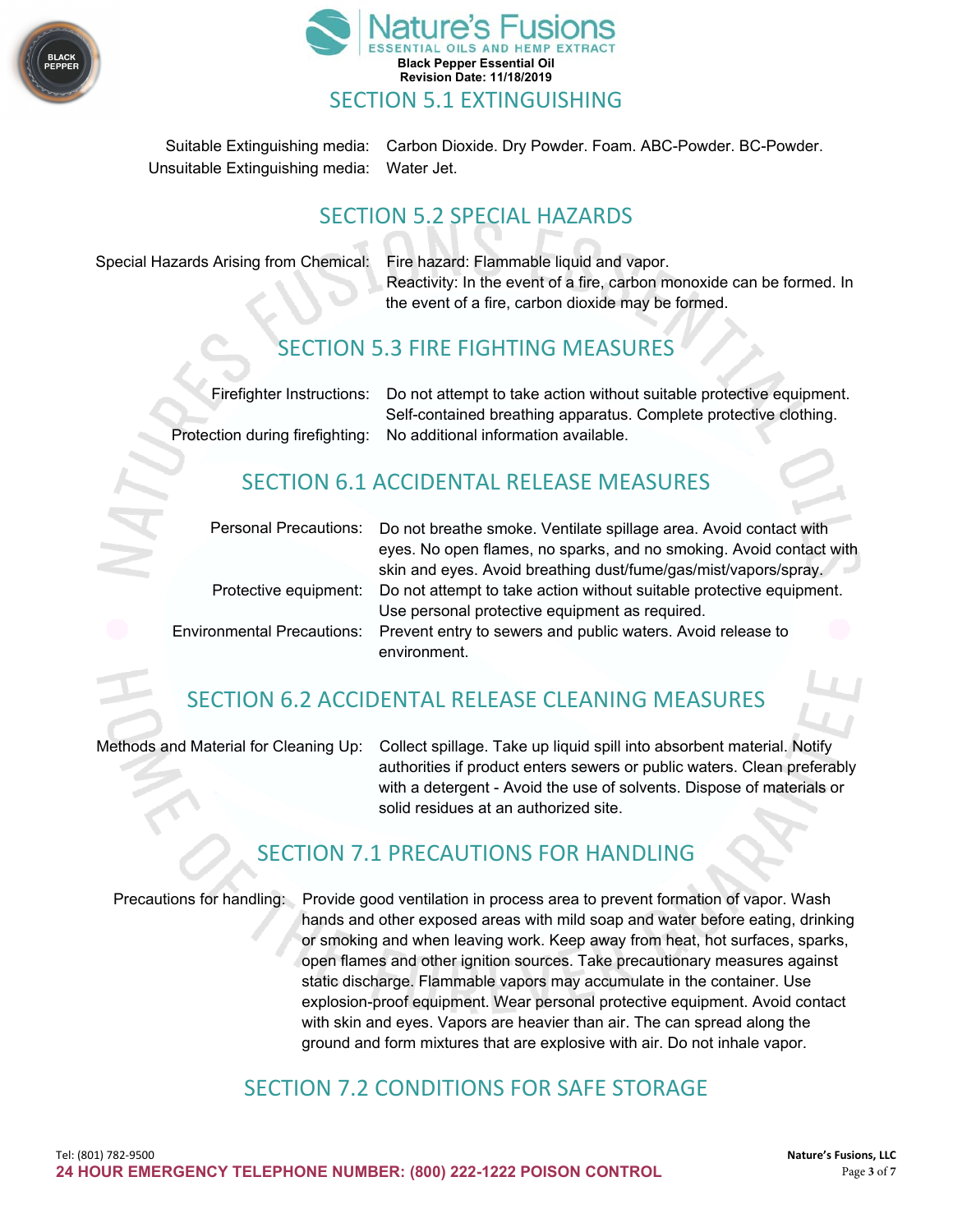

Conditions for safe storage: Keep away from food and drink, including for animals. Store in a well-ventilated place. Keep container tightly sealed. Avoid the build-up of electrostatic charge. Always keep in packaging made of an identical material to the original. Protect from sunlight. Keep away from heat, hot surfaces, sparks, open flames and other ignition sources. No smoking.

#### SECTION 8.1 EXPOSURE AND ENGINEERING CONTROLS

PEL, ACGIH, TLV exposure limit: No additional information available. Appropriate engineering controls: Showers. Eyewash stations. Ventilation systems.

# SECTION 8.2 PERSONAL PROTECTION/EQUIPMENT

| Eye/Face Protection: Safety goggles. |                                                                                                   |
|--------------------------------------|---------------------------------------------------------------------------------------------------|
|                                      | Hand Protection: Protective gloves.                                                               |
|                                      | Skin and Body Protection: Wear suitable protective clothing.                                      |
|                                      | Respiratory Protection: In case of insufficient ventilation, wear suitable respiratory equipment. |
|                                      | Environmental Exposure Control: Avoid release to the environment.                                 |

#### SECTION 8.3 ADDITIONAL INFORMATION

Other: Ensure good ventilation of the work station.

#### SECTION 9.1 PHYSICAL PROPERTIES

|                         | Appearance: Thin colorless to pale greenish yellow liquid.                     |
|-------------------------|--------------------------------------------------------------------------------|
|                         | Odor: Middle note with a medium aroma, Black Pepper Essential Oil has a sharp, |
|                         | spicy scent faintly reminiscent of Clove.                                      |
|                         | Odor Threshold: No data available.                                             |
| Physical State: Liquid. |                                                                                |

ER G

#### SECTION 9.2 CHEMICAL PROPERTIES

THEF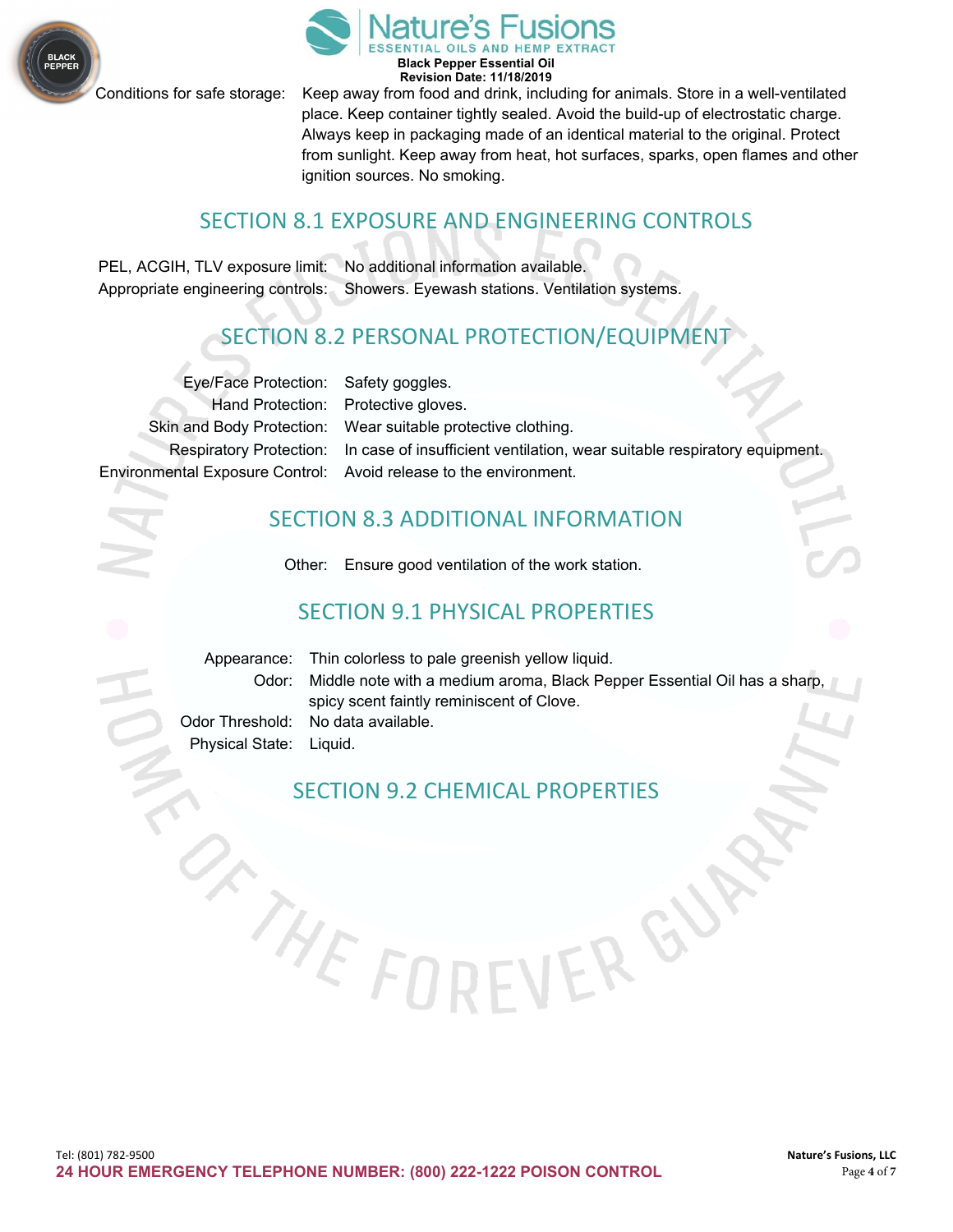



Melting Point/Freezing Point: No data available. Flash Point: < 45° C Evaporation Rate: No data available. Flammability (solid, gas): No data available. Vapor Pressure: 175 - 300 kPa Solubility: Insoluble. Partition coefficient: No data available. (n-octanol/water) Autoignition Temp: No data available. Decomposition Temp: No data available.

pH: No data available. Boiling Point: No data available. ESSENT Explosive limits: No data available. Vapor Density: No data available. Specific Gravity: 0.864 – 0.884 @ 25° C (77° F)

Viscosity: No data available.

#### SECTION 10. STABILITY AND REACTIVITY

Hazardous Combustion No additional reaction available. or Decomposition Products:

Reactivity: In the event of a fire, carbon monoxide can be formed. In the event of a fire, carbon dioxide may be formed. Chemical Stability: Stable under normal conditions. Hazardous Reactions: No dangerous reactions known under normal conditions of use. Incompatible Materials: No additional information available.

### SECTION 11.1 ROUTES OF EXPOSURE

Inhalation: Risk of lung oedema. Skin Contact: Irritation. May cause an allergic skin reaction. Eye Contact: Irritation. Ingestion: Risk of lun oedema.

### SECTION 11.2 RELATED SYMPTOMS

Inhalation: Refer to section 4.2 Skin Contact: Refer to section 4.2 Eye Contact: Refer to section 4.2 Ingestion: Refer to section 4.2

#### SECTION 11.3 OTHER TOXICOLOGICAL INFORMATION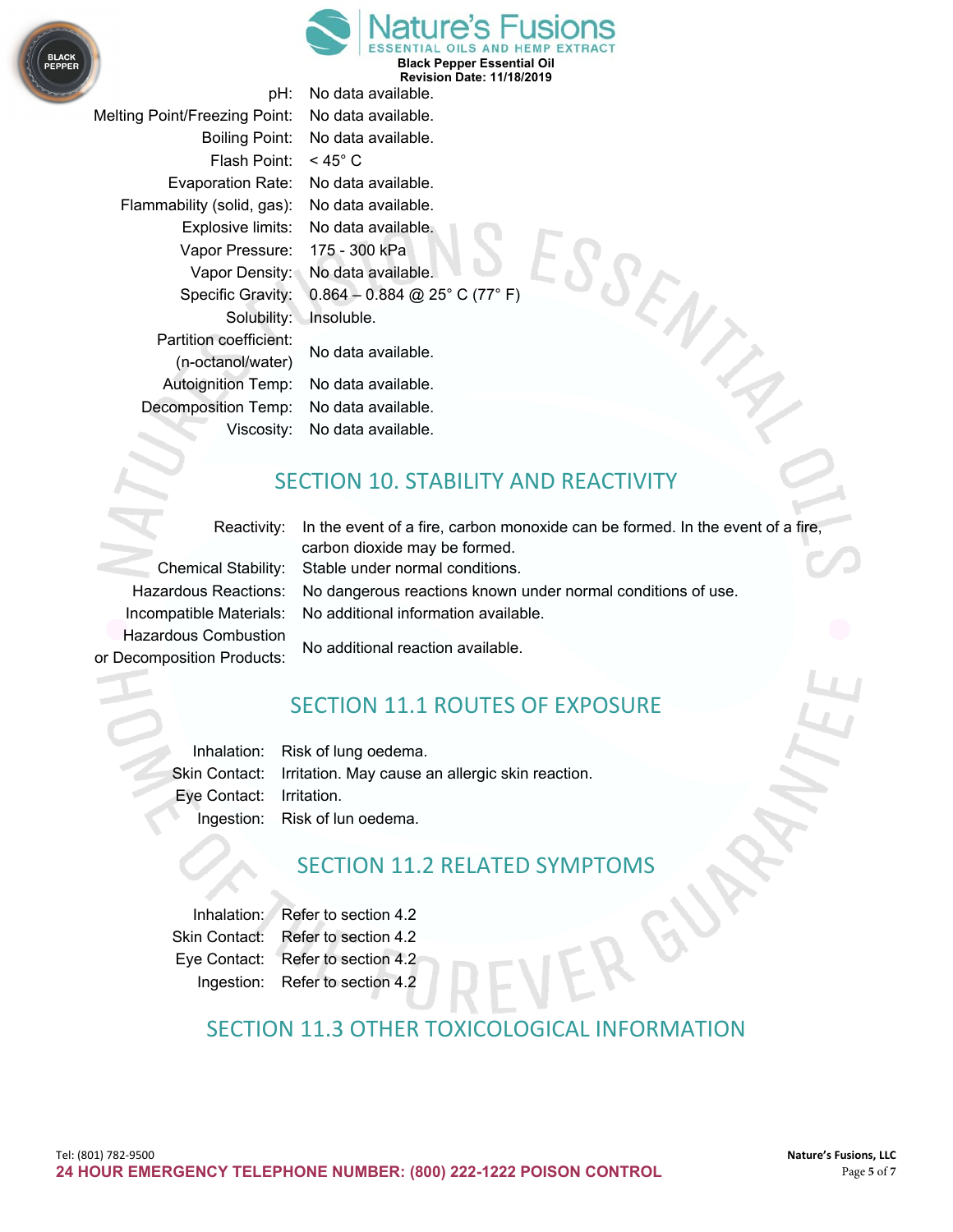

Delayed/Chronic Effects: May cause allergic reactions on skin, may result in difficulty breathing.

Toxicity: No additional information available.

Carcinogenic: Not Carcinogenic.

#### SECTION 12.1 ECOLOGICAL INFORMATION

Eco-toxicity: General: Harmful to aquatic life. Very toxic to aquatic life with long lasting

effects. Water: The product must not be allowed to run into drains or waterways.

Persistence and Degradability: No additional information available. Bio-accumulative: No additional information available.

Mobility in Soil: No additional information available.

#### SECTION 12.2 OTHER ECOLOGICAL INFORMATION

Other Adverse Effects: No known effects from this product.

#### SECTION 13. DISPOSAL CONSIDERATION

Waste Disposal Method: Do not contaminate ground and surface water. Disposal must be done according to official regulations. Contaminated Packaging Disposal Method: Avoid release to the environment. Empty container completely. Keep label on container. Glammable vapors may accumulate in the container.



#### SECTION 14. TRANSPORT INFORMATION

DOT Shipping (Land): Not regulated IATA Shipping (Air): Not regulated Hazard Class: 3 Packaging Group: III

IMDG Shipping (Boat): Regulated Marine Pollutant: Yes Proper Shipping Name: Extracts, Aromatic, Liquid UN #: 1169

#### SECTION 15. REGULATORY INFORMATION

US Federal Regulations: Listed on the United States TSCA (Toxic Substances Control Act) inventory. International Regulations: No additional information available.

# SECTION 16. OTHER INFORMATION